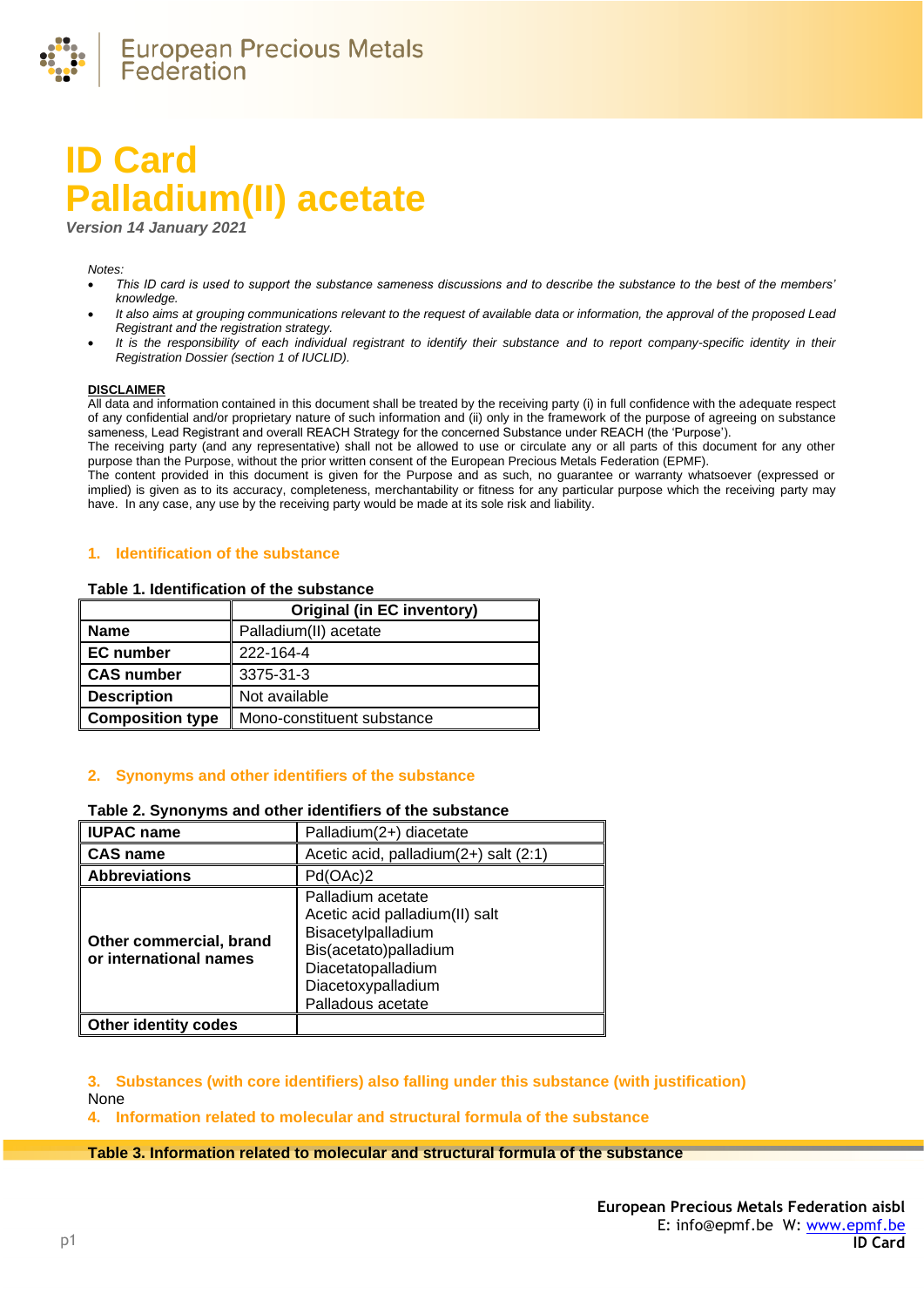

| <b>Molecular formula</b>                                   | Pd(C2H3O2)2                                |
|------------------------------------------------------------|--------------------------------------------|
| <b>Structural formula</b>                                  | $Pd^{2+}$<br>$H_3C$<br>┙ዖ                  |
| <b>Smiles notation</b>                                     | $CC(=O)[O-] \cdot CC(=O)[O-] \cdot [Pd+2]$ |
| <b>Optical activity</b>                                    | Not applicable                             |
| (stereo)<br><b>Typical</b><br>ratio<br>οf<br>isomers       | Not applicable                             |
| <b>Molecular Weight / Molecular</b><br><b>Weight range</b> | 224,51 g/mol                               |

## **5. Typical composition of the substance)**

#### <span id="page-1-0"></span>**Table 4. Typical composition**

|                                | <b>Name</b>                                                                                                                                                                                                                                     | Symbol /<br><b>Formula</b>                | Min & Max<br>concentrations<br>(%)§ | <b>Typical</b><br>concentration<br>(%)§§ |
|--------------------------------|-------------------------------------------------------------------------------------------------------------------------------------------------------------------------------------------------------------------------------------------------|-------------------------------------------|-------------------------------------|------------------------------------------|
| <b>Main</b><br>constituent(s)* | Palladium(II) acetate                                                                                                                                                                                                                           | Pd(C2H3O2)2                               | $97 - 100$ <sup>\$</sup>            | >99                                      |
| Impurity(ies) $#$              | Nitrogen                                                                                                                                                                                                                                        | N2                                        | $0 - 2$                             | < 1                                      |
|                                | Chloride                                                                                                                                                                                                                                        | СI                                        | $0 - 0.5$                           | < 0.1                                    |
|                                | Several minor (especially metallic)<br>impurities which do not affect the<br>classification of the substance because<br>of their non-hazardous nature or<br>because they do not exceed the<br>classification cut-off limits in the<br>substance | e.g. Ag, Au,<br>Cu, Ir, Pb, Pt,<br>Rh, Ru | $0 - 0.5$                           | < 0,1                                    |

**\*** ≥ 80 % (w/w) for mono-constituent substances; ≥ 10 % (w/w) and < 80 % (w/w) for multi-constituent substances.

**#** An impurity is an unintended constituent present in a substance, as produced. It may originate from the starting materials or be the result of secondary or incomplete reactions during the production process. While impurities are present in the final substance, they were not intentionally added.

§ Concentration ranges define the substance sameness criteria agreed by all Consortium Members in preparation of the communication with other SIEF members.

§§ Typical concentration refers to the representative sample used for testing.

\$ Corresponds to 46-47,5 % Pd.

The composition given above is typical and should therefore represent the majority of Palladium(II) acetate as manufactured and/or imported in the EEA market. Palladium(II) acetate containing less than 97% Palladium(II) acetate may still be considered to be the same for the purpose of registration under REACH and may be referred to as impure Palladium(II) acetate to distinguish if from the typically pure Palladium(II) acetate.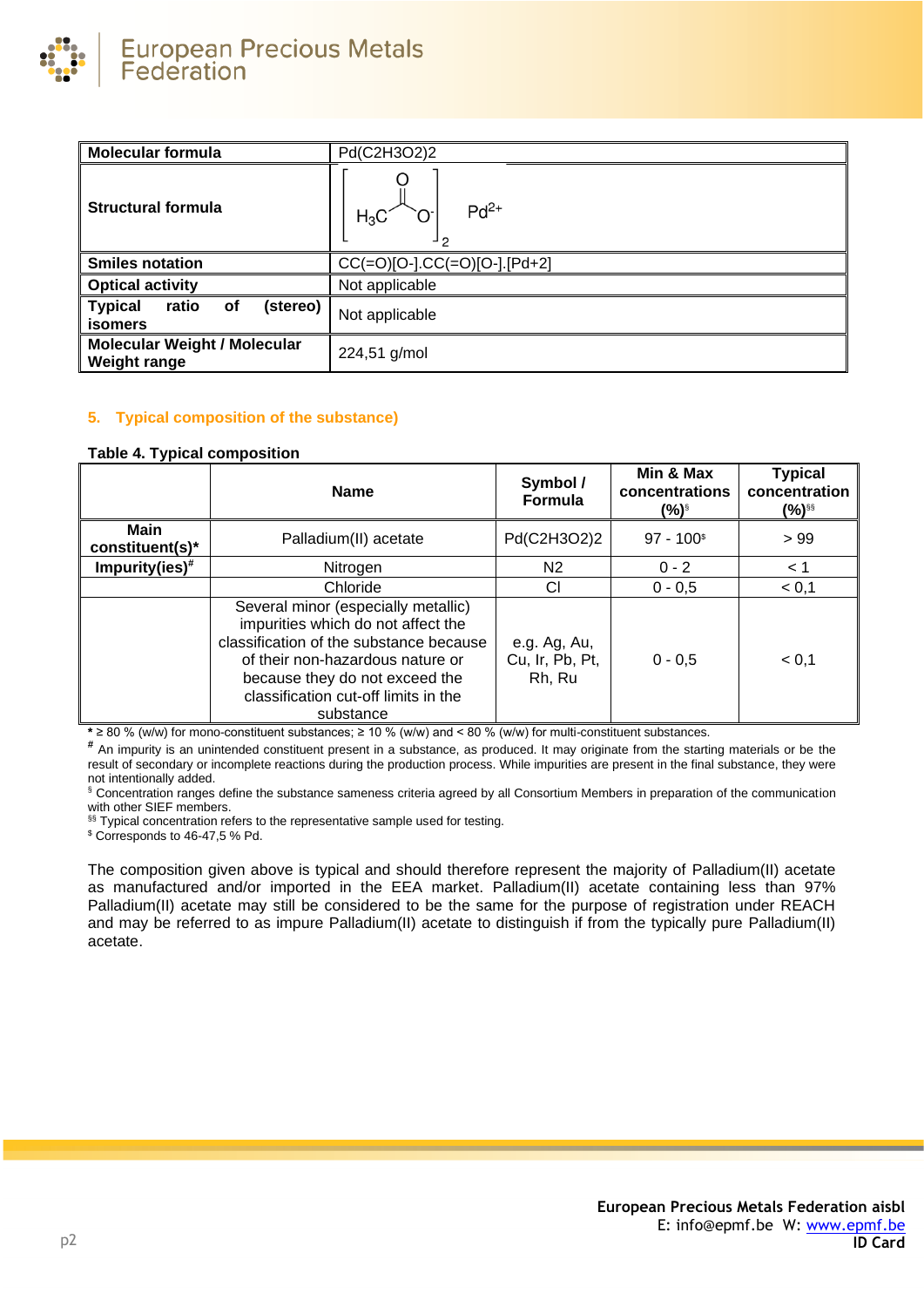

## **6. Information on appearance, physical state and properties of the substance**

| <b>Physical state</b>                  | Solid                      |
|----------------------------------------|----------------------------|
| Physical form*                         | Crystalline                |
| Appearance                             | Orange to red-brown powder |
| Particle size**                        | Fine to coarse powder      |
| Does the solid hydrolyse?#             | No                         |
| Is the solid hygroscopic? <sup>§</sup> | No                         |

#### **Table 5. Appearance / physical state / properties of the solid substance**

**\*** Crystalline form: solid material whose constituent atoms, molecules, or ions are arranged in an ordered pattern extending in all three spatial dimensions. Amorphous form: solid material whose constituent atoms, molecules, or ions are randomly arranged.

\*\* Nanoform: particles in the size range 1 - 100 nm (for full definition of a nanomaterial, see [http://ec.europa.eu/environment/chemicals/nanotech/index.htm#definition\)](http://ec.europa.eu/environment/chemicals/nanotech/index.htm#definition). Fine powder: particles in the size range 100 – 2.500 nm. Coarse powder: particles in the size range 2.500 nm – 1 mm. Massive object: particles in the size range > 1 mm.

**#** Hydrolysis: decomposition (cleavage of chemical bonds) by the addition of water.

**§** Hygroscopic substance: readily attracts moisture from its surroundings in open air, through either absorption or adsorption. Cf. also water/moisture content i[n Table 4.](#page-1-0)

## **7. Analytical data**

Annex VI of REACH requires the registrant to describe the analytical methods and/or to provide the bibliographical references for the methods used for identification of the substance and, where appropriate, for the identification of impurities and additives. This information should be sufficient to allow the methods to be reproduced.

| <b>Parameter / Method</b>                              | <b>Recommended for</b><br>substance identification | <b>Applicable</b> | Not applicable or |
|--------------------------------------------------------|----------------------------------------------------|-------------------|-------------------|
|                                                        | and sameness check                                 |                   | not recommended   |
| <b>Elemental analysis</b>                              |                                                    |                   |                   |
| ICP (ICP-MS or ICP-OES)                                | X                                                  |                   |                   |
| Atomic absorption<br>spectroscopy (AAS)                |                                                    |                   |                   |
| Glow discharge mass<br>spectrometry (GDMS)             |                                                    |                   |                   |
| <b>Molecular analysis</b>                              |                                                    |                   |                   |
| Infrared (IR) spectroscopy                             | X                                                  |                   |                   |
| Raman spectroscopy                                     |                                                    |                   |                   |
| <b>Mineralogical analysis</b>                          |                                                    |                   |                   |
| X-Ray Fluorescence (XRF)                               |                                                    | X.                |                   |
| X-Ray Diffraction (XRD)                                | X                                                  |                   |                   |
| <b>Morphology and particle sizing</b>                  |                                                    |                   |                   |
| Electron microscopy (SEM,<br>TEM, REM)*#               |                                                    |                   |                   |
| Laser diffraction*#                                    | X                                                  |                   |                   |
| Particle size by other means<br>(e.g. sieve analysis)# |                                                    |                   |                   |
| Surface area by N-BET*#                                | X                                                  |                   |                   |
| <b>Other</b>                                           |                                                    |                   |                   |
|                                                        |                                                    |                   |                   |

### **Table 6. Analytical methods for identification of the substance**

\* Analytical techniques particularly (but not exclusively) relevant for nanomaterials.

The choice of the technique for particle size depends on the size of the material as manufactured/imported/placed on the market/used.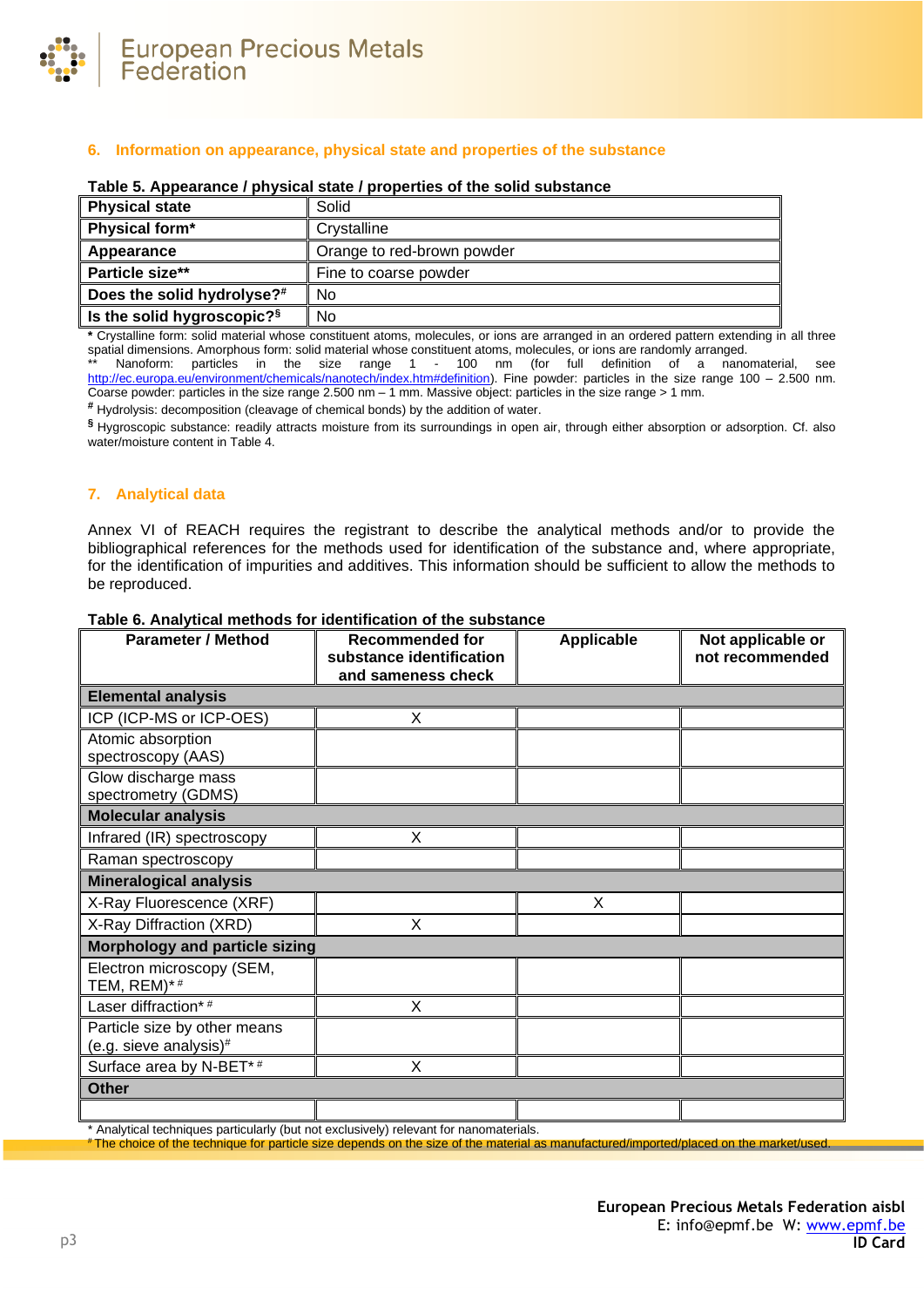

## **8. Lead Registrant**

Hereaus Precious Metals GmbH & Co. KG (Germany) is the Lead Registrant for Palladium(II) acetate. The EPMF will provide support to the Lead Registrant as laid down in the EPMF Agreement.

# **9. REACH Strategy**

The table below presents the overall Registration Strategy for Palladium(II) acetate based on the information available to the EPMF by the date given above on the document.

The Registration Dossier will be prepared for the highest substance status (information requirements associated to a substance or Article 10 Registration being higher than an intermediate handled under strictly controlled conditions or Article 17 or 18 one) and associated tonnage band.

The recap below therefore reflects the scope of work of the EPMF for Palladium(II) acetate and sets the minimum and maximum set of information that will be gathered and/or produced when preparing the Registration Dossier for Palladium(II) acetate as described in this ID Card.

If higher information requirements are necessary, these can be included in the Registration dossier (if EPMF is made aware of these additional requirements in-time) as an update to the already submitted dossier.

| Item                            | <b>Description</b>                                                                                                           |
|---------------------------------|------------------------------------------------------------------------------------------------------------------------------|
| REACH category                  | Mono-constituent substance                                                                                                   |
| Highest status                  | Substance                                                                                                                    |
| Highest tonnage band            | 1-10 $t/a$                                                                                                                   |
| Information requirements        | Annex VII                                                                                                                    |
| <b>Existing classification*</b> | Eye Dam. 1 (H318)<br>Skin Sensit 1 (H317)<br>Aquatic Acute 1 (H400) (M-factor 100)<br>Aquatic Chronic 1 (H410) (M-factor 10) |
| Registration deadline           | 2018                                                                                                                         |

**Table 7. REACH strategy for the substance (basis for REACH Registration preparation)**

**\*** For the pure form

# **10. Scope of the Registration Dossier**

The uses included in this Registration Dossier are listed on the **EPMF** website.

## **11. Analytical reference information**

Below the results of IR and XRD analysis of a reference sample used for testing.

IR spectrometer: Perkin Elmer Spectrum 100 FT-IR Spectral Range:4000 – 400 cm-1 Resolution: 4 cm-1 Sample Scans: - Background Scans: 10 Atmospheric Compensation: CO2/H2O Result Spectrum: Absorption Source: MIR Tungsten Beam Splitter: OptKBr Aperture: J-Stop 8.94 mm Detector: MIR DTGS Temperature: ambient Scanner velocity: 0.2 cm/sec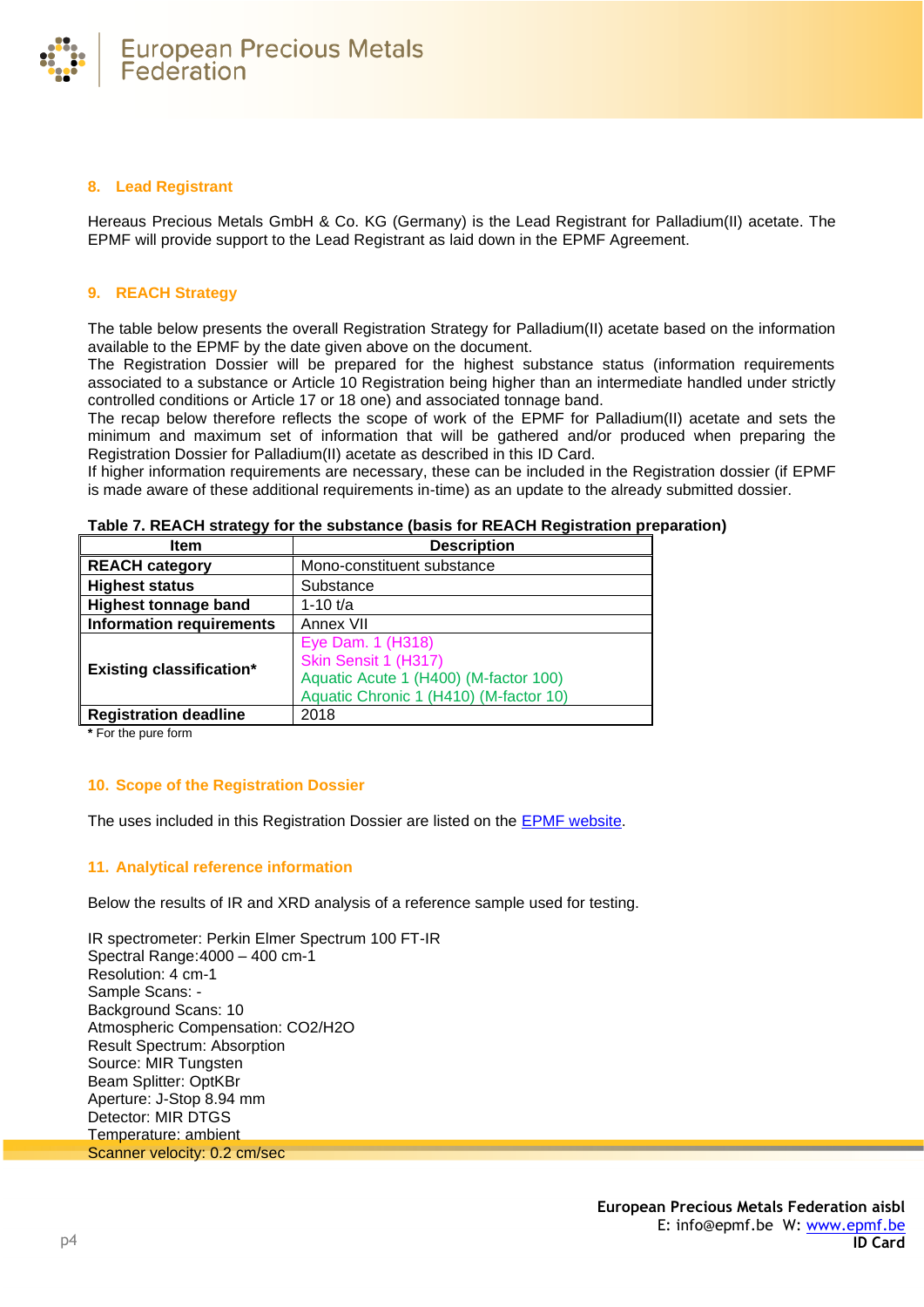

# Procedure: KBr Pellet